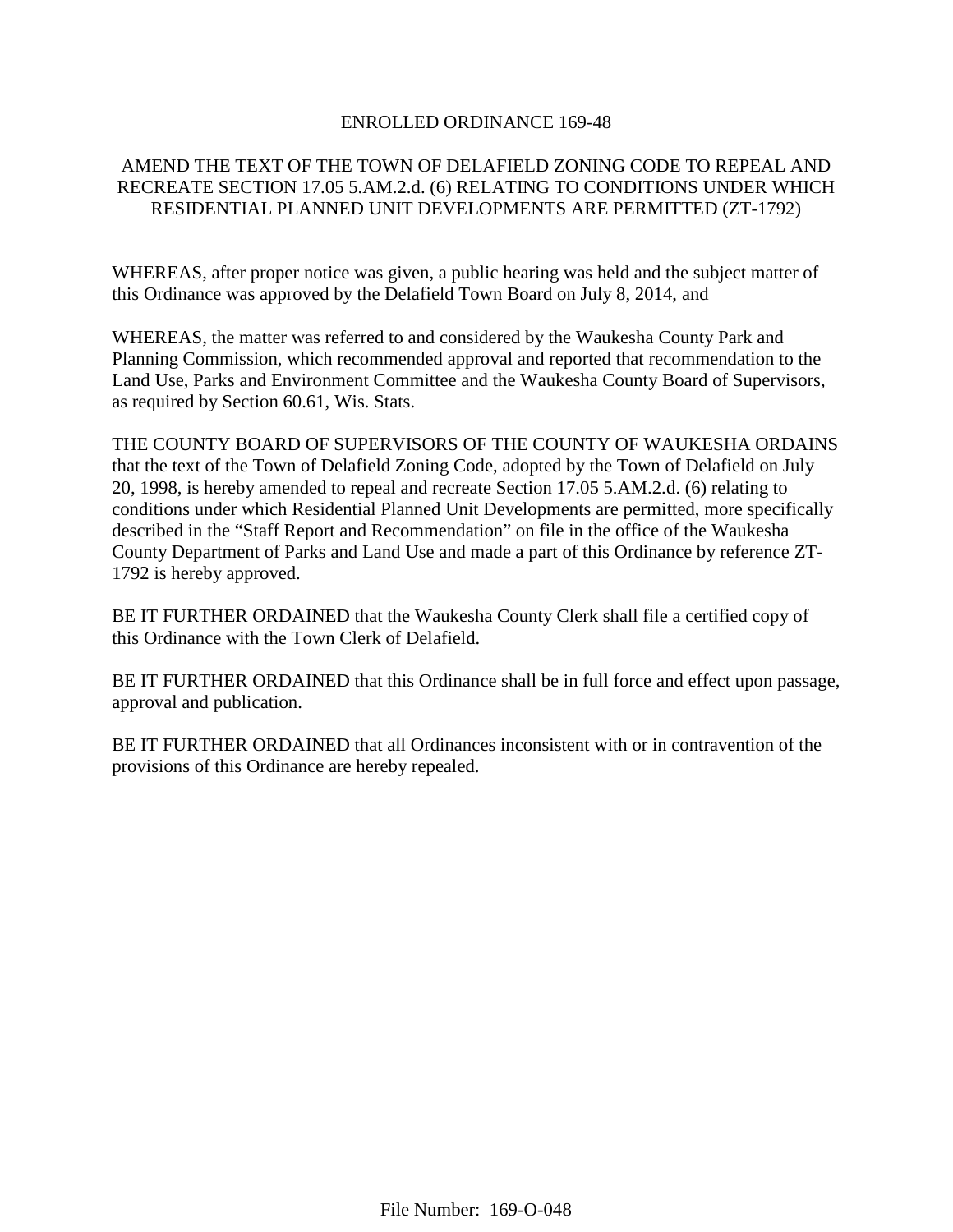# AMEND THE TEXT OF THE TOWN OF DELAFIELD ZONING CODE TO REPEAL AND RECREATE SECTION 17.05 5.AM.2.d. (6) RELATING TO CONDITIONS UNDER WHICH RESIDENTIAL PLANNED UNIT DEVELOPMENTS ARE PERMITTED (ZT-1792)

Presented by: Land Use, Parks, and Environment Committee

Walter L. Kolb, Chair Jim Batzko Jennifer drant Keith Hammitt Eric Highum aka auline T<del>. Ja</del>ske Willinger Thomas J. Schellinger

The foregoing legislation adopted by the County Board of Supervisors of Waukesha County, Wisconsin, was presented to the County Executive on:

Date:  $8/26/14$ Hanack uir Kathleen Novack, County Clerk

The foregoing legislation adopted by the County Board of Supervisors of Waukesha County, Wisconsin is houseum

| WISCONSIN, IS NETEDY.<br>Approved: |         |
|------------------------------------|---------|
| Vetoed:                            | $A - A$ |
| Date                               |         |

Daniel P. Vrakas, County Executive

169-O-048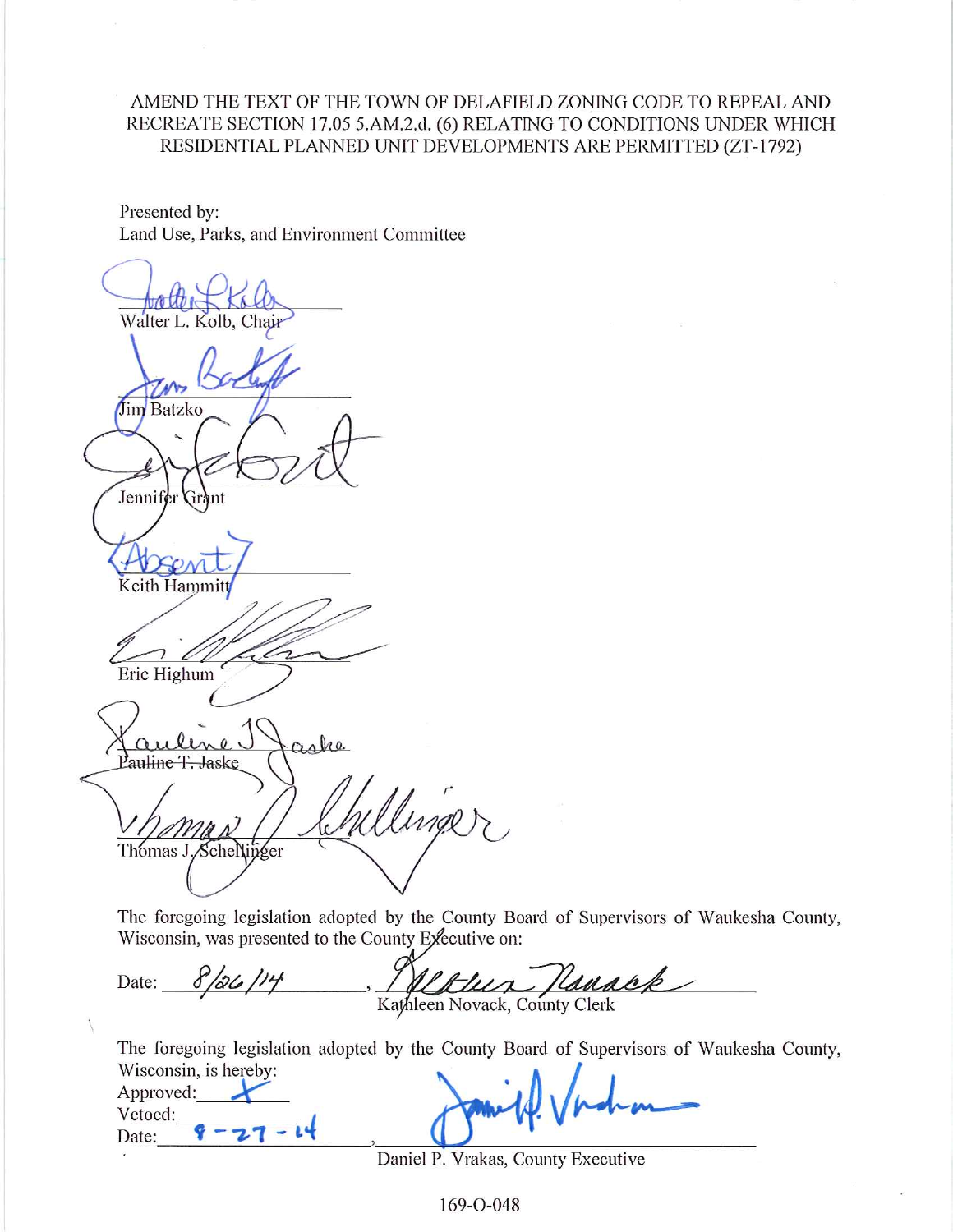### **COMMISSION ACTION**

The Waukesha County Park and Planning Commission after giving consideration to the subject matter of the Ordinance to amend the Town of Delafield Zoning Code hereby recommends approval of ZT-1792 (Town of Delafield Board) in accordance with the attached "Staff Report and Recommendation".

### PARK AND PLANNING COMMISSION

July 17, 2014

acgung Robert Peregrine, Chairperson

ABSTAINED@

Jim Siepmann, Vice Chairperson

by

William Mitchell

 $\frac{11}{11}$ 

<u>May Noodch</u>

Walter Kolb

Patra Q. Hau Pat Haukohl

File Number: 169-O-048

 $\overline{2}$ Referred to: LU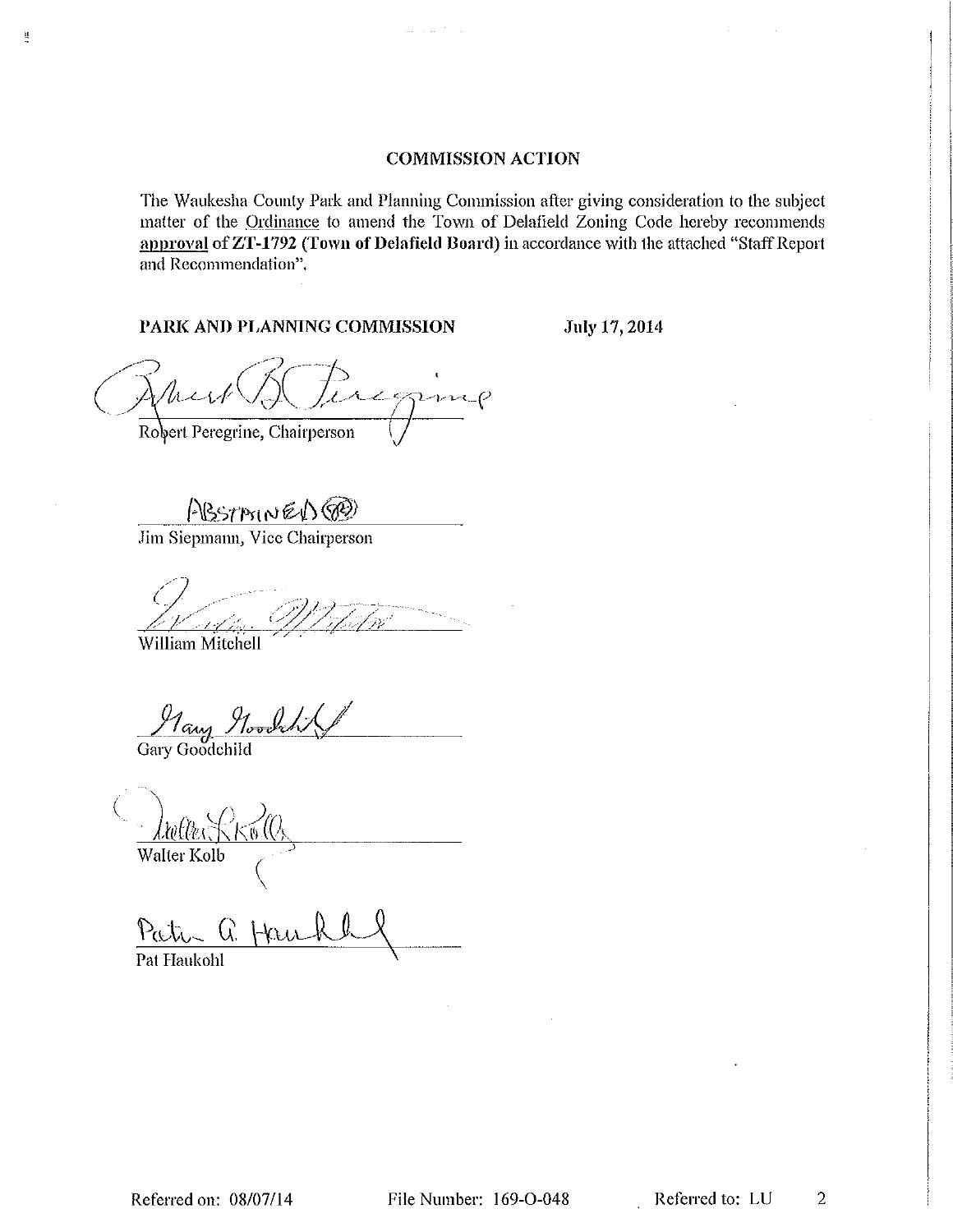## WAUKESHA COUNTY DEPARTMENT OF PARKS AND LAND USE STAFF REPORT AND RECOMMENDATION **TEXT AMENDMENT**

| FILE NC |  |
|---------|--|
|---------|--|

ZT-1792

DATE: July 17, 2014

PETITIONER:

Town of Delafield Board Town of Delafield Hall N14 W30782 Golf Road Delafield, WI. 53018

### **NATURE OF REOUEST:**

Text amendment to repeal and recreate Section 17.05 5.AM.2.d.(6) of the Town of Delafield Zoning Code which will allow for a waiver option for Planned Unit Developments to be eligible for consideration on parcels less than 20 acres in area.

### **PUBLIC HEARING DATE:**

July 1, 2014.

### **PUBLIC REACTION:**

None.

### TOWN PLAN COMMISSION:

On July 1, 2014, the Town of Delafield Plan Commission recommended in favor of the proposed amendment.

### TOWN BOARD ACTION:

On July 8, 2014, the Town of Delafield Board voted to approve the proposed ordinance, as recommended by the Town Plan Commission.

# COMPLIANCE WITH THE WAUKESHA COUNTY DEVELOPMENT PLAN:

The proposed text changes further the recommendations of the County Plan in providing a range of housing choices in unique neighborhoods. Planned Unit Developments (PUDs) provide substantial open space and assist in conserving natural resources. Therefore, the proposal to make PUDs available for more properties furthers plan recommendations.

### **BACKGROUND AND SUMMARY OF CHANGES**

The Town of Delafield's Zoning Code currently generally limits the availability of the Conditional Use Planned Unit Development (PUD) option to properties that are greater than 20 acres in size. The proposed ordinance amendment would allow for the Town to consider, via waiver, a PUD process for parcels that are less than 20 acres and that are adjacent to a prior PUD development phase.

The County codes do not stipulate a minimum PUD parcel area and Planning & Zoning Staff recommends that the Town consider amending its code further in the future to allow for the same. Because PUDs must provide a specified amount of preserved open space, there do not appear to be good reasons for restricting the availability of a process that is intended to create more interesting developments with substantial open space. The Town has the right to consider appropriateness of any proposed PUD with regards to neighborhood context or other physical considerations and Planning & Zoning Staff feel that parcel size is not necessarily paramount in considering compatibility or viability of PUD projects.

File Number: 169-O-048

Referred to: LU

3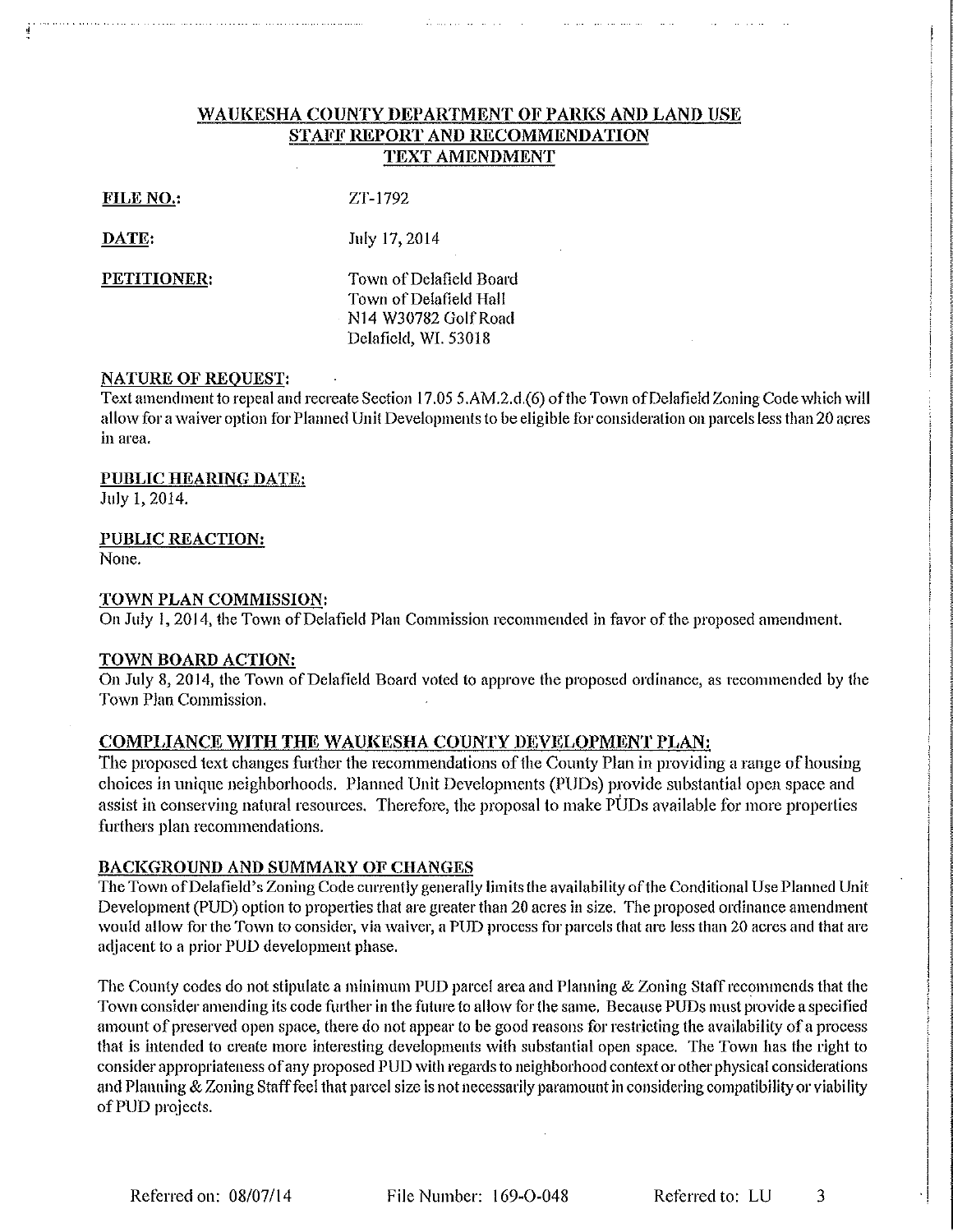# ZT-1792 Town of Delafield Text Amendments

#### **STAFF RECOMMENDATION:**

It is the opinion of the Planning and Zoning Division Staff that the proposed ordinance to amend the Town of Delafield Zoning Ordinance be approved. The proposed amendment will allow for PUDs to be considered on parcels smaller than 20 acres in limited situations. Such additional flexibility should help facilitate expansions of existing conservation design or PUD neighborhoods in appropriate settings.

Respectfully submitted,

Jason Fruth

 $\frac{1}{4}$ 

Jason Fruth Planning and Zoning Manager

Attachment: Town Ordinance

N:\PRKANDLU\Planning and Zoning\Rezones\Staff Reports\1792 Text Amendment dit.doc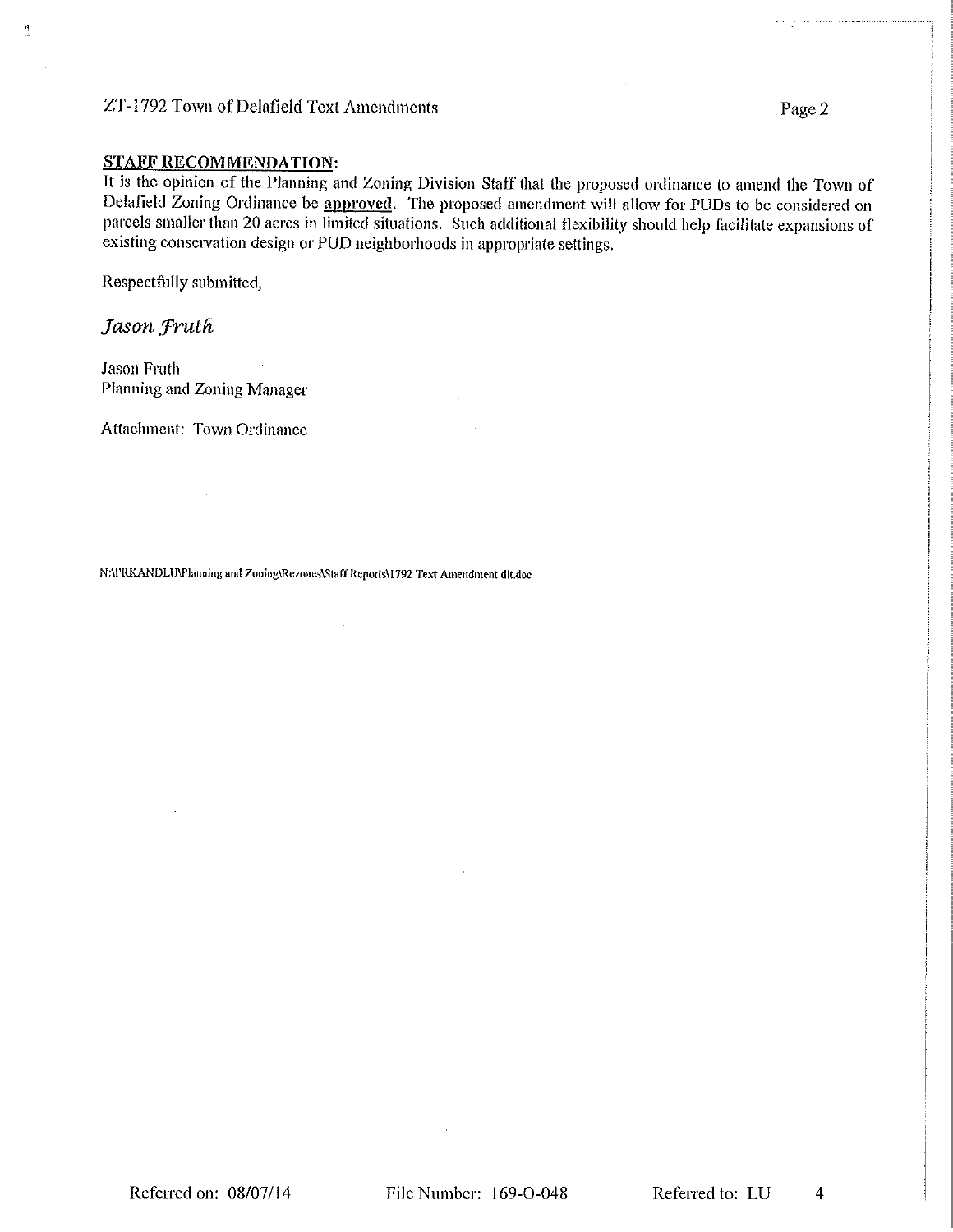#### **STATE OF WISCONSIN**

#### **TOWN OF DELAFIELD**

**WAUKESHA COUNTY** 

t.

 $\ddot{\cdot}$ 

# ORDINANCE NO. 2014-06

#### AN ORDINANCE TO REPEAL AND RECREATE SECTION 17.05 5. AM. 2.d. (6) OF THE TOWN OF DELAFIELD CODE OF ORDINANCES REGULATING ZONING

WHEREAS, Chapter 17 of the Town of Delafield Code provides standards regulating zoning for the Town of Delafield; and

WHEREAS, the Plan Commission for the Town Board has recommended that the Town Board revise Chapter 17 of the Town of Delafield Code of Ordinances to update a regulation of the Code, and

WHEREAS, following a Class 2 notice, the Town Board of the Town of Delatield held a public hearing on July 1, 2014 concerning the text amendment as provided for in Section 17.10 of the Town of Delafield Code of Ordinances; and

WHEREAS, THE Town Board has determined that the adoption of the Plan Commission's recommendation will promote the public health, safety and general welfare of the community, lessen congestion in the streets and highways; further the orderly layout and use of the land; to secure safely from fire, panic and other dangers; to provide adequate light and air; including access to sunlight for solar collectors and to wind for wind energy systems; to prevent the overcrowding of land; to avoid undue concentration of population; facilitate adequate provision for transportation, water, sewage, schools, parks, playgrounds and other public requirements; to facilitate the further re-subdivision of larger tracts into smaller parcels of the municipality with a view of conserving the value of the buildings placed upon land: providing the best possible environment for human habitation, and for encouraging the most appropriate use of land throughout the municipality, and further finds that these amendments will be consistent with the Town of Delafield Comprehensive Plan.

NOW, THEREFORE, THE TOWN BOARD FOR THE TOWN OF DELAFIELD, DOES HEREBY ORDAIN **AS FOLLOWS:** 

SECTION 1: Chapter 17 of the Town of Delafield Municipal Code entitled "ZONING CODE", subsection 17.05 entitled "CONDITIONAL USES," subsection 5 entitled "CONDITIONAL USES PERMITTED," subsection AM entitled "Residential Planned Unit Development," subsection 2. Entitled "Conditions Under Which Permitted," subsection d. (6) shall be repealed and recreated as follows:

- $(6)$ Except as specifically provided in subsection  $(6)(a)$ ,  $(7)(a)$ ,  $(7)(b)$  and  $(8)(a)$ , below, the application of these regulations shall be limited to parcels of not less than 20 acres in area.
	- Adiacent Development Exception. The 20 acre minimum area requirement may be waived by ía) the Town Plan Commission if the Town Plan Commission finds all of the following to be true:
		- 1. The parcel for development (New Parcel) is adjacent to a previously constructed development or earlier phase of the same development (Old Parcel). Adjacent for purposes of this exception, includes land that shares a common lot line, and also land that would share a common lot line except for a public right-of-way that lies between the narcels
		- $2.$ The planning objectives of the development of the Old Parcel would not be disrupted by, and would be consistent with, the planning objectives of the development of the New Parcel.

#### SECTION 2: SEVERABILITY.

The several sections of this ordinance are declared to be severable. If any section or portion thereof shall be declared by a court of competent jurisdiction to be invalid, unlawful or unenforceable, such decision shall apply only to the specific section or portion thereof directly specified in the decision, and shall not affect the validity of any other provisions, sections or portions thereof of the ordinance. The remainder of the ordinance shall remain in full force and effect. Any other ordinance whose terms are in conflict with the provisions of this ordinance are hereby repealed as to those terms that conflict.

Referred on: 08/07/14

File Number: 169-O-048

Referred to: LU

5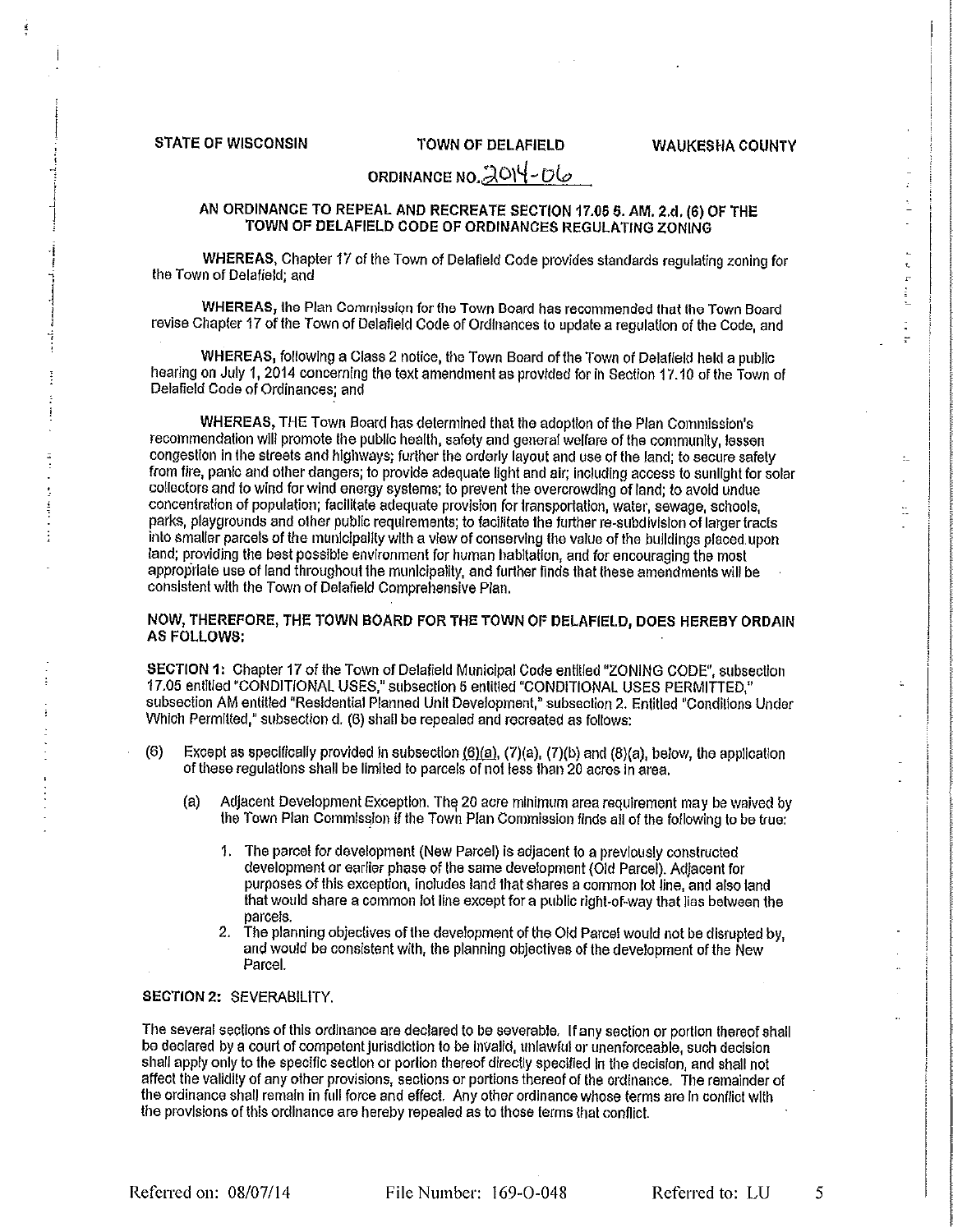#### **SECTION 3: EFFECTIVE DATE.**

đ,

This ordinance shall take effect immediately upon passage and posting or publication as provided by law. This ordinance passed this  $8\frac{M-1}{2}$  day of  $50\frac{M}{4}$ , 2014.

> BY THE TOWN BOARD OF THE TOWN OF DELAFIELD:

Ł

 $\frac{1}{2}$  $\frac{1}{\gamma}$ 

 $\frac{1}{T}$  $\overline{r}$ 

Ł,

 $\mathbb{Z}$ 

Ļ,

Paul L. Kanter, Town Chairman

ATTEST: Mary

Mary Elsher, Town Clerk

# **RECEIVED**

**JUL 10 2014** 

**DEPT OF PARKS & LAND USE** 

File Number: 169-O-048

Referred to: LU 6